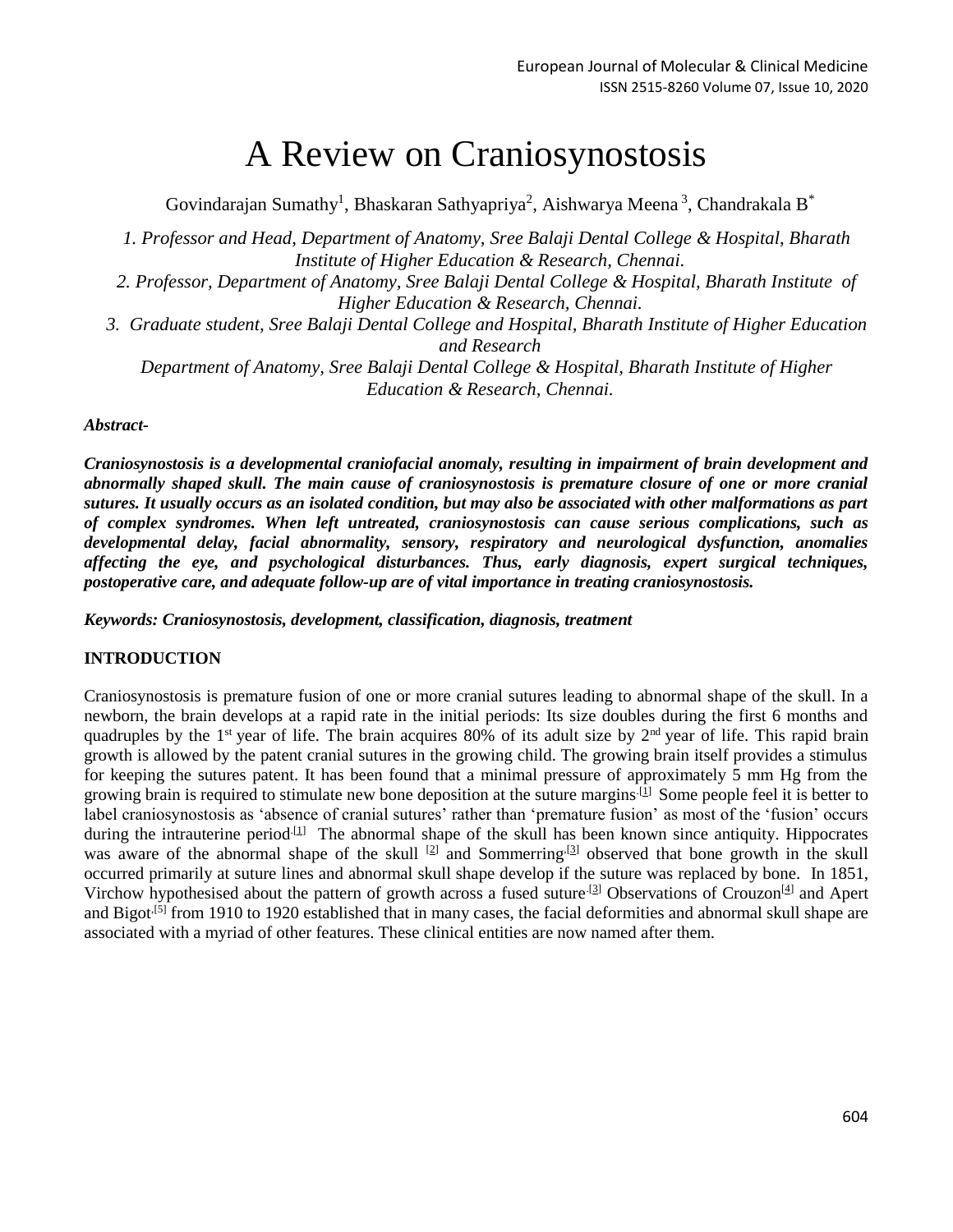# **CLASSIFICATION OF CRANIOSYNOSTOSIS**

Different classifications of craniosynostosis are used depending on the underlying mechanism, presence of other disorders, or number of fused sutures. For instance, if a craniosynostosis develops due to a primary defect of the ossification process it is called primary craniosynostosis. On the other hand, secondary craniosynostosis is the result of known systemic diseases with hematologic or metabolic dysfunction, such as rickets and hypothyroidism. Secondary craniosynostosis can also develop in newborns with microcephaly due to a failure of brain growth or following shunt placement in children with hydrocephalus. Furthermore, craniosynostosis can be classified into syndromic, e.g., as part of Apert, Crouzon, or Pfeiffer syndrome, and more commonly encountered, non-syndromic craniosynostosis, where it develops as an isolated disorder. Simple craniosynostosis is a term used when only one suture fuses prematurely, while complex craniosynostosis is used to describe a premature fusion of multiple sutures  $[6-11]$ .



#### **Figure. 1 Various deformations of the skull, associated with single-suture synostosis**

Craniosynostosis is a condition in which fibrous sutures in an infant skull prematurely fuses thereby changing the growth pattern of the skull (Fig.2). They are various deformations of the skull, associated with single-suture synostosis.

- **Scaphocephaly** is an early closure of fusion of the sagittal suture. This is the most common type of synostosis. This suture runs front to back, down the middle of the top of the head. This fusion causes a long, narrow skull. The skull is long from front to back and narrow from ear to ear.
- **Plagiocephaly** involves fusion of either the right or left side of the coronal suture that runs from ear to ear. This is called coronal synostosis and it causes the normal forehead and the brow to stop growing.
- **Trigonocephaly** is a fusion of the metopic (forehead) suture. This suture runs from the top of the head down the middle of the forehead, toward the nose. Early closure of this suture may result in a prominent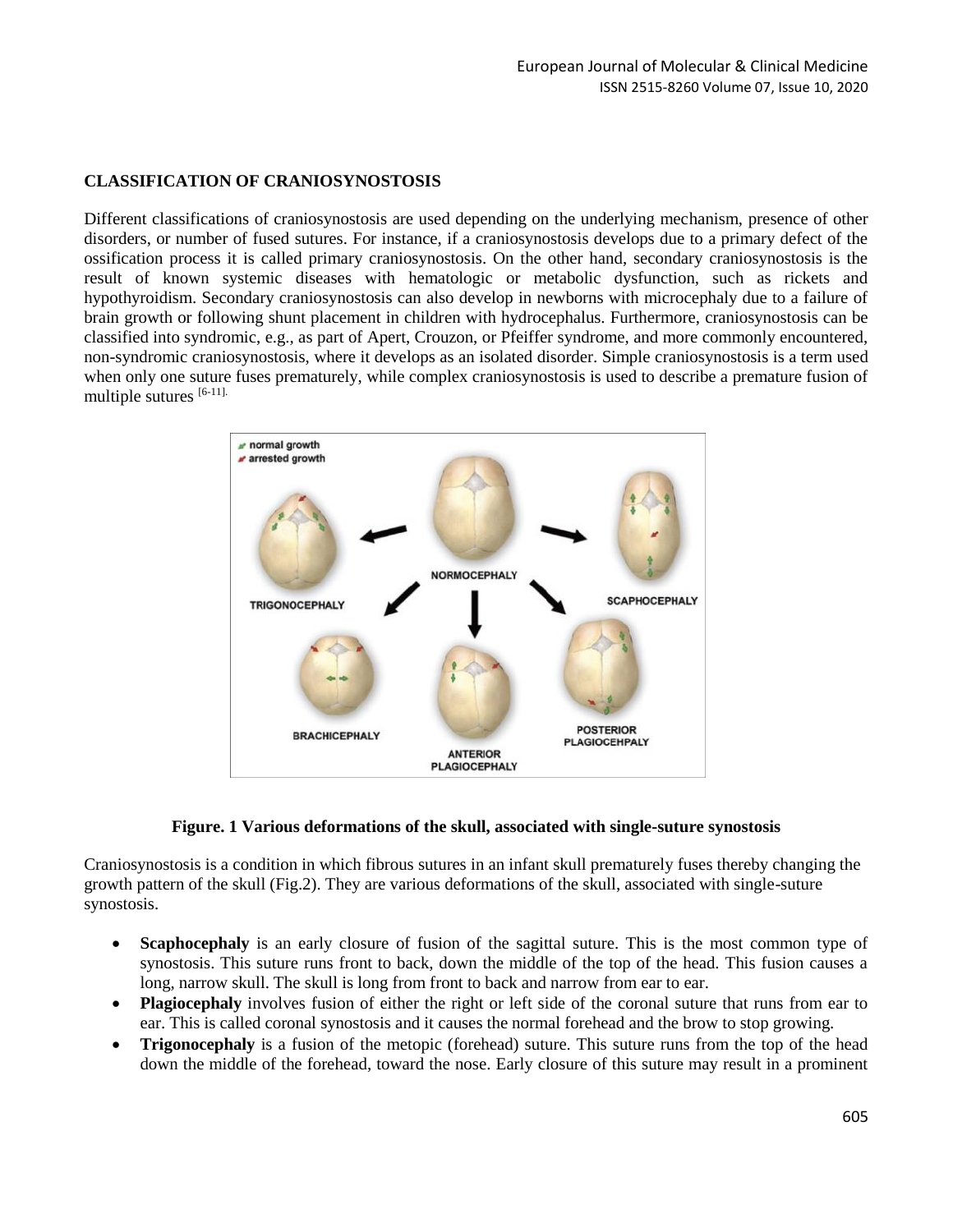ridge running down the forehead. Sometimes, the forehead looks quite pointed, like a triangle, with closely placed eyes

**Brachycephaly** is a fusion of both coronal sutures which causes restriction of growth of the anterior fossa resulting in a shorter and wider than normal skull.

#### **SYMPTOMS**

The signs of craniosynostosis are usually noticeable at birth, but they'll become more apparent during the first few months of your baby's life. Signs and severity depend on how many sutures are fused and when in brain development the fusion occurs. These can include:

- A misshapen skull, with the shape depending on which of the sutures are affected
- An abnormal feeling or disappearing fontanel on your baby's skull
- Development of a raised, hard ridge along affected sutures
- Slow or no growth of the head as your baby grows

#### **DIAGNOSIS:**

Diagnostic features of craniosynostosis (Fig 2). (a) Schematic diagram showing positions of the major cranial sutures. (b) CT scan (vertex view of skull) showing major sutures; anterior is at top. (c,d) Sagittal synostosis: note long, narrow head. (e,f) Metopic synostosis: note hypotelorism and triangular profile of forehead. (g,h). Bicoronal synostosis: broad, flattened head. (i,j) Right unicoronal synostosis: note flattened brow and anterior position of ear on affected side, deviation of nasal tip and prominent brow on unaffected side. (k–m), Congenital anomalies of feet or hands characteristic of Pfeiffer syndrome (k), Apert syndrome <sup>(l)</sup> and craniofrontonasal syndrome (m). (n) Crouzonoid facial appearance. (o) Severe hypertelorism, grooved nasal tip and left unicoronal synostosis in craniofrontonasal syndrome. (p) Ptosis and left unicoronal synostosis in Saethre-Chotzen syndrome. (q) Positional plagiocephaly: prominence on right anteriorly and left posteriorly, with right ear anterior and parallelogram shape to skull. (r) CT reconstruction showing left unicoronal synostosis. (s) CT reconstruction showing cloverleaf skull. (t) CT venogram showing abnormal venous drainage in multisuture syndromic craniosynostosis. [13]

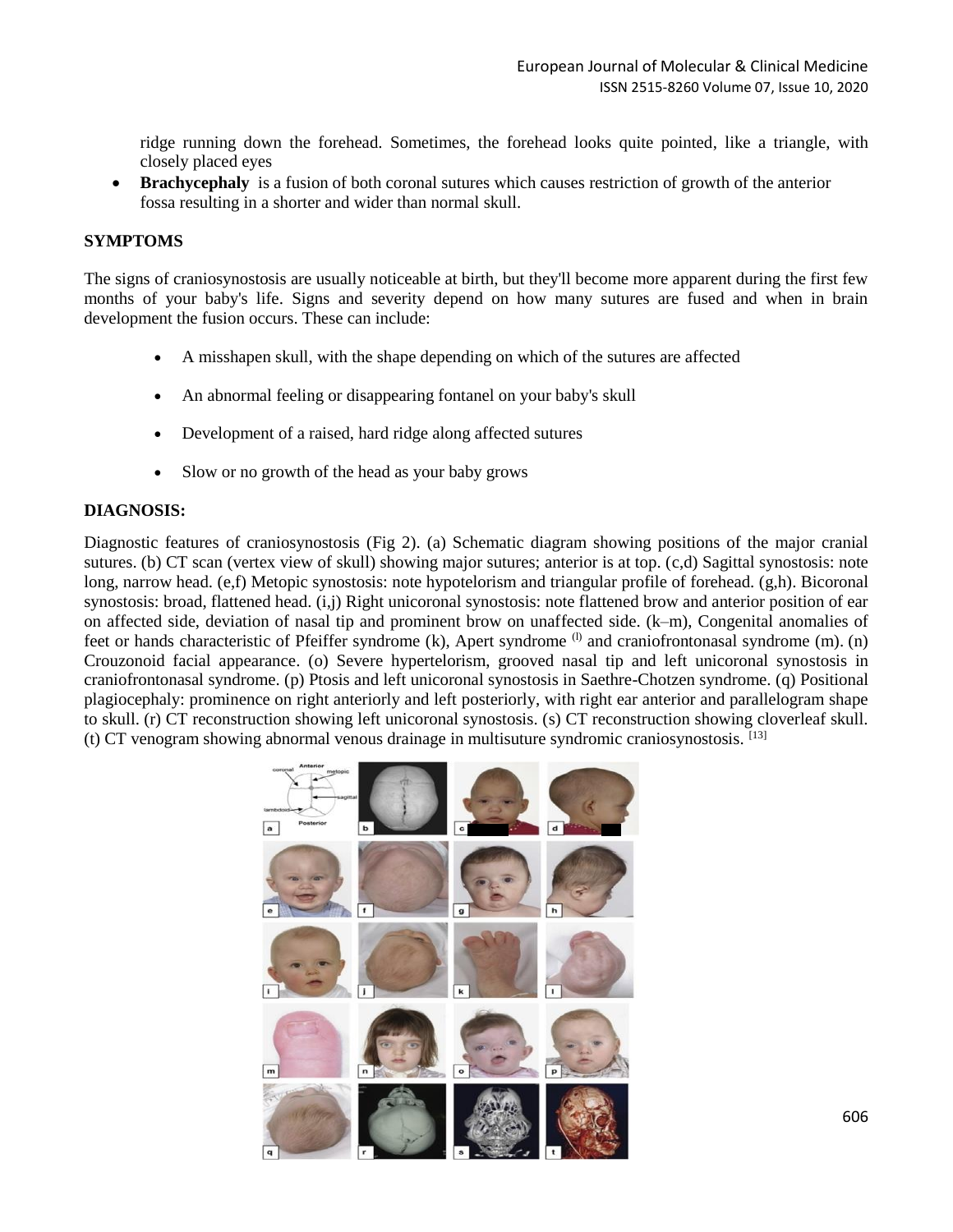

#### **Figure 2 Image showing various types of synostosis**

#### **TREATMENT**

The primary goal of surgical intervention(Fig. 3) is to allow normal cranial vault development to occur<sup>[14]</sup> This can be achieved by excision of the prematurely fused suture and correction of the associated skull deformities<sup>[14]</sup> If the synostosis goes uncorrected, the deformity will progressively worsen not only threatening the aesthetic aspect, but also the functional aspect. This is especially prevalent with asymmetric conditions, such as unilateral coronal synostosis, with compromised function of the eyes and the jaw. In addition, signs of compromised neurodevelopment have been seen amongst all the synostosis, although this may also be caused by primary maldevelopment of the brain and can thus not be prevented by surgical intervention [15] The most important factors in determining the extent of surgery and surgical modality are the patient age and presentation [12]. Although the surgical treatment of craniosynostosis is most commonly used, the conservative approach may be adopted first, especially in patients with positional plagiocephaly and in cases in which unilateral synostosis is not very pronounced.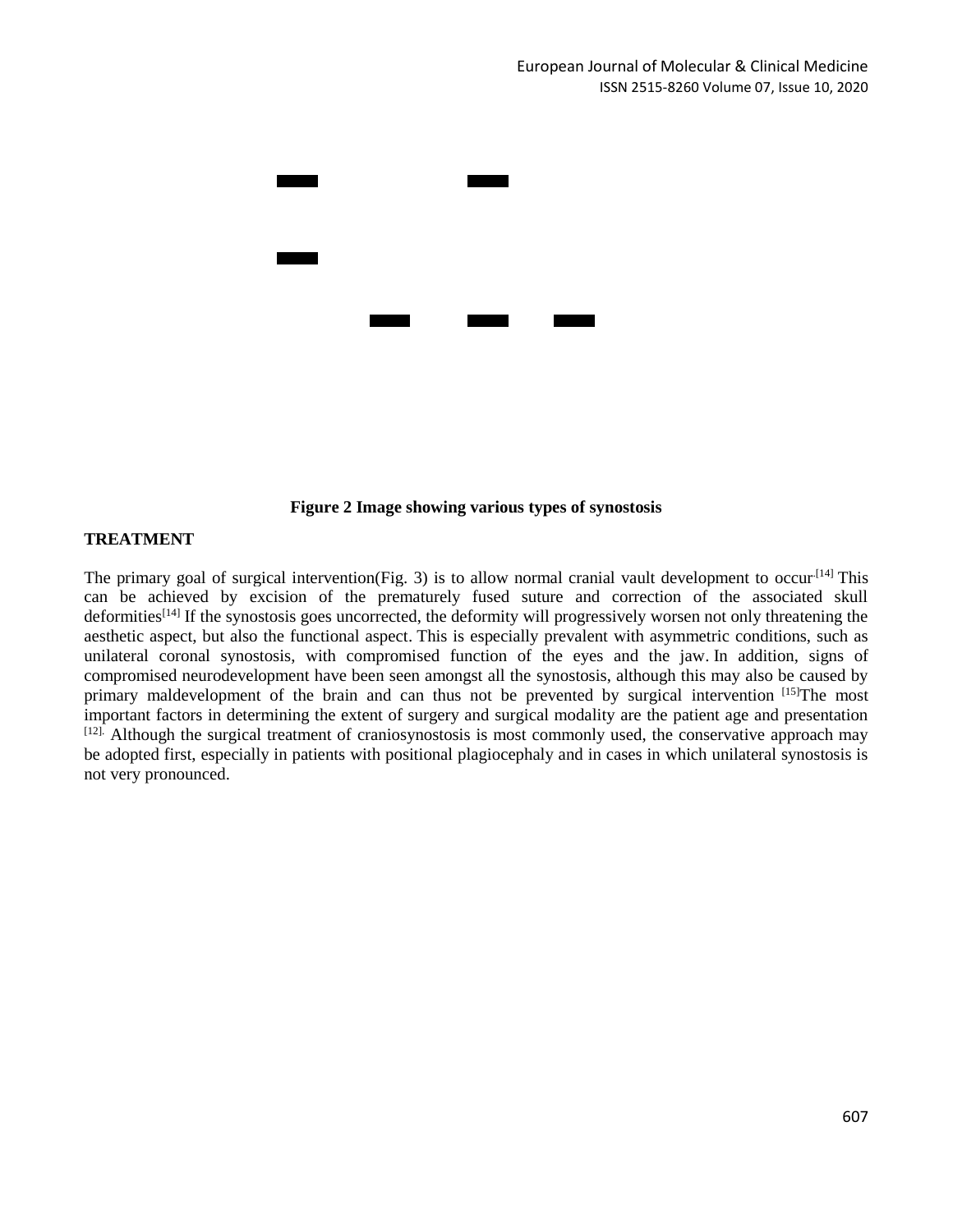

## **Figure .3 The surgical reconstruction of anterior plagiocephaly.**

#### **CONCLUSION**

Craniosynostosis is a rare craniofacial anomaly which may lead to various complications, deformations, and neurological impairment during the child's development. Early identification and appropriate treatment are therefore vital. The aim of the surgical treatment is to enable the normal brain development and to achieve an acceptable cosmetic effect.

## **REFERENCES**

1. Pattisapu JV, Gegg CA, Olavarria G, Johnson KK, Ruiz RL, Costello BJ. Craniosynostosis: Diagnosis and surgical management. Atlas Oral Maxillofac Surg Clin North Am. 2010;18:77–91.

2. Dimopoulos VG, Kapsalakis IZ, Fountas KN. Skull morphology and its neurosurgical implications in the Hippocratic era. Neurosurg Focus. 2007;23:E10.

3. Alden TD, Lin KY, Jane JA. Mechanisms of premature closure of cranial sutures. Childs Nerv Syst. 1999;15:670–5. (Quoted Sömmerring ST. Vom Baue des menschlichen Körpers, 2nd edn. Leipzig: Voss; 1839.) and Virchow R. Ueber den Cretinismus, namentlich in Franken, und ueber pathologische)

4. Crouzon O. Dysostose cranio-faciale héréditaire. Bull Mem Soc Med Hop Paris 7. 1921;33:545–55.

5. Apert E, Bigot A. Dysostose cranio-faciale hereditaire (type Crouzon) (presentation de malades) Bull Mem Soc Med Hop Paris. 1921;45:1717–9.

6. Slater BJ, Lenton KA, Kwan MD, Gupta DM, Wan DC, Longaker MT. Cranial sutures: A brief review. Plast Reconstr Surg. 2008;121(4):170e–

7.Kang SG, Kang JK. Current and future perspectives in craniosynostosis. J Korean Neurosurg Soc. 2016;59(3):247–9.

8. Saal HM. Genetic evaluation for craniofacial conditions. Facial Plast Surg Clin North Am. 2016;24(4):405–25. 9. Ryoo HG, Kim SK, Cheon JE, Lee JY, Wang KC, Phi JH. Slit ventricle syndrome and early-onset secondary craniosynostosis in an infant. Am J Case Rep. 2014;15:246–53

10. Cohen MM., Jr Sutural biology and the correlates of craniosynostosis. Am J Med Genet. 1993;47(5):581– 616.